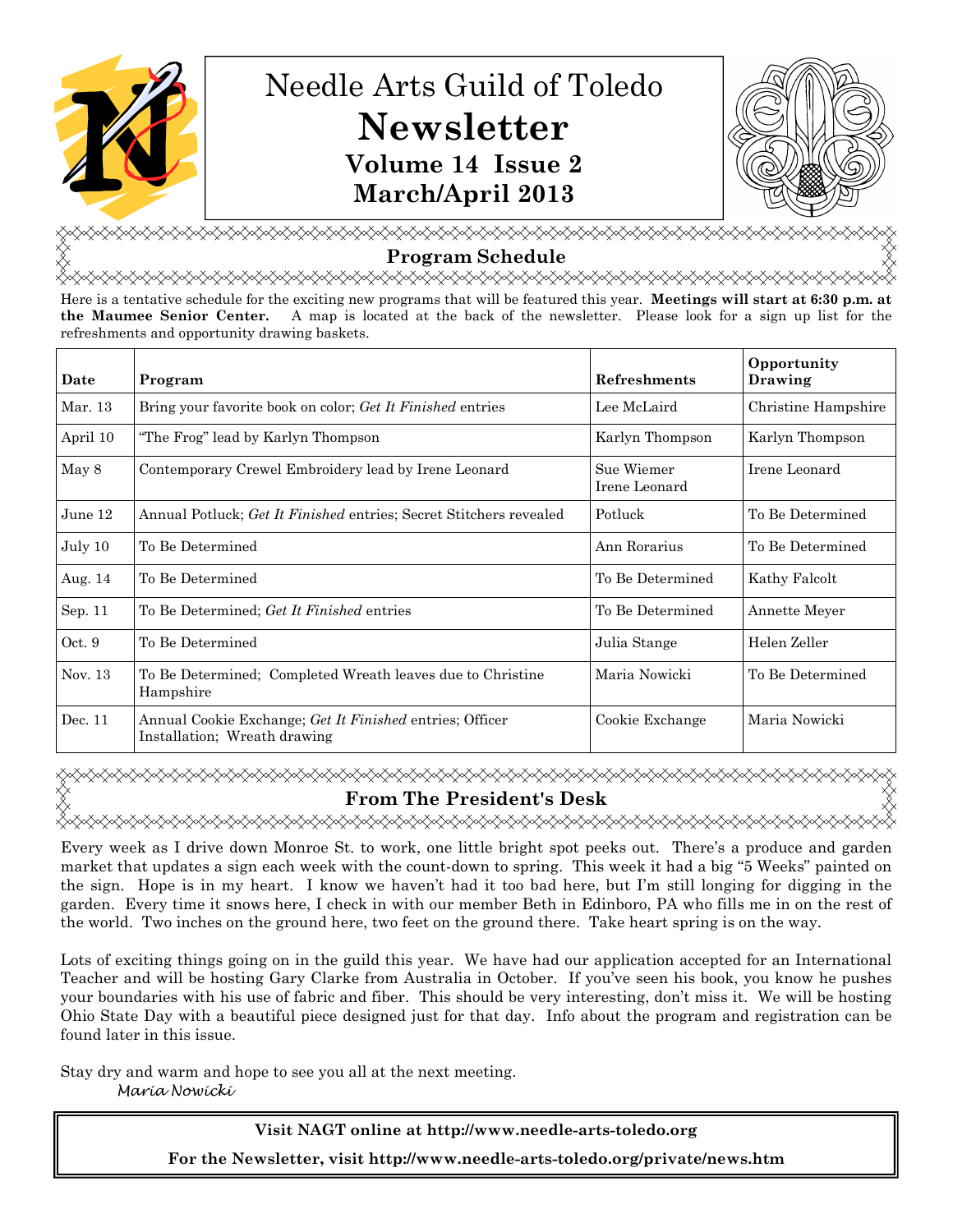

Here is a list of events besides our monthly meetings that you may find interesting. Further info may be obtained from the EGA (www.egausa.org) or GLR (www.ega-glr.org) websites.

#### **Dates Event Information**

- 04/05/13 A lecture presented by Carol Lynn Stratton on Judging and Shows. Location 577 Foundation, Perrysburg, OH, 7-9 p.m.
- 04/06/13 *NAGT Spring Seminar*  "Herbarium Sheet Mini" by Carol Lynn Stratton. Location: 577 Foundation, Perrysburg, OH.
- $04/28/13$  05/02/13 *Great Lakes Region (GLR) Seminar -* "Hoopin' Up in the Circle City" Hosted by the Indianapolis Chapter, the event will be held at the Indianapolis Marriott East, 7202 E. 21st St., Indianapolis, IN 46219. For more information, contact the registrar, Trish Hickman at GLR.Seminar2013@yahoo.com, or by phone at 317-848-3689 before 8pm.
- 07/27/13 *Ohio State Day* Hosted by **NAGT**. Location: Nazareth Hall, Grand Rapids, OH. Further details and registration info are found later in the newsletter and online at both the NAGT and GLR websites.
- $09/20/13 -$ 09/21/13 *NAGT 38th Annual Needlework Show*. Location: Sanger Branch Library, Toledo, OH.
- $10/05/13 -$ 10/12/13 *National (EGA) Seminar -* "Winner by a Stitch!" Hosted by EGA. Location: Louisville, KY. Contact: Gwen Nelson at mgtnelson@hotmail.com.
- $10/25/13 -$ 10/26/13 *NAGT Fall Seminar* - "Tulle and Organza Fantail" by Gary Clarke. Location and more details to be announced in future newsletters.

#### **Stitch-In**

The first Thursday of the month we meet at Timeless Stitches in Tecumseh usually arriving there around 11:30am, winter weather permitting. On the third Thursday of the month, we meet at Something Extra 2214 Tedrow in Toledo. The shop opens at noon. The fourth Thursday of the month we meet at Yarn Envy, 4570 Sterns Road. Other weeks, the locations change. Call Katherine Thompson or email Diane Myers for info.





### **Program Notes**

**March:** At our March meeting, bring any books or articles on color that you may have. It doesn't have to be embroidery based. There are many good books on color theory using quilting or water color examples. We will discuss what we already know and decide if we would like a program with formal color theory.

**April:** Ribbitt--The frog is coming to our Lily Pad in April. Please bring the following materials to our April meeting if you are participating in the Gary Clarke project "The Frog": 8" stretcher bars, staples or tacks, Cascade House stranded silk 1400, 1460, 3220, 7590, 9990, or silk to match the following DMC colors or DMC floss colors 3078, 727, 947, 987, 310. You will need a quilting needle (the smallest that you can handle, preferable a needle without a head.) Also bring a soft leaded pencil to transfer your design. This will be a great Spring project and who knows maybe you will hear frogs while you are stitching this little guy. Ribbitt. *Submitted by Karlyn Thompson.* 

**May:** The Program for May is Crewel Embroidery 101. The project is a contemporary Crewel Embroidery piece, Honeysuckle, Wisteria and Sweet Pea designed by Canby Robertson. The pattern is available on-line through the EGA website or in the Needle Arts Magazine, June 2009. For those members who are planning on doing this project you will need to have: a copy of the pattern, either a heavy wooden hoop suitable for crewel embroidery or 16 x 20 stretcher bars to frame you piece for stitching. The wool fiber and linen will be provided at a very minimal cost. Please feel free to contact me if you have any questions. *Submitted by Irene Leonard.* 

### **Membership Dues**

Annual membership dues are coming up in May. There will be a small increase in our EGA dues but thankfully less than their original proposal. Your total amount is **\$52**. The breakdown is: EGA receives \$39, GLR receives \$3, and \$10 stays with our chapter. Make your check for \$52 payable to Needle Arts Guild of Toledo and turn it in to me by the May meeting. Or mail it to me at: Diane Myers, 22045 W. River Road, Grand Rapids, Ohio 43522. I will also be making any changes necessary to our roster. If you have a change in name, address, phone, or e-mail please let me know. I hope to have the new roster ready to distribute by the June meeting. *Submitted by Diane Meyers.* 

### **Quilt Show**

The 37th Annual Quilt Show will be held at Sauder Village in Archbold on Tuesday, April 30 to Sunday, May 5. Hours are Tuesday to Saturday  $10 - 5$ , Sunday  $11 - 4$ . Kim Diehl will be the guest teacher for workshops throughout the week. Her specialty is invisible machine applique. For more information go to saudervillage.org. *Submitted by Diane Meyers.*

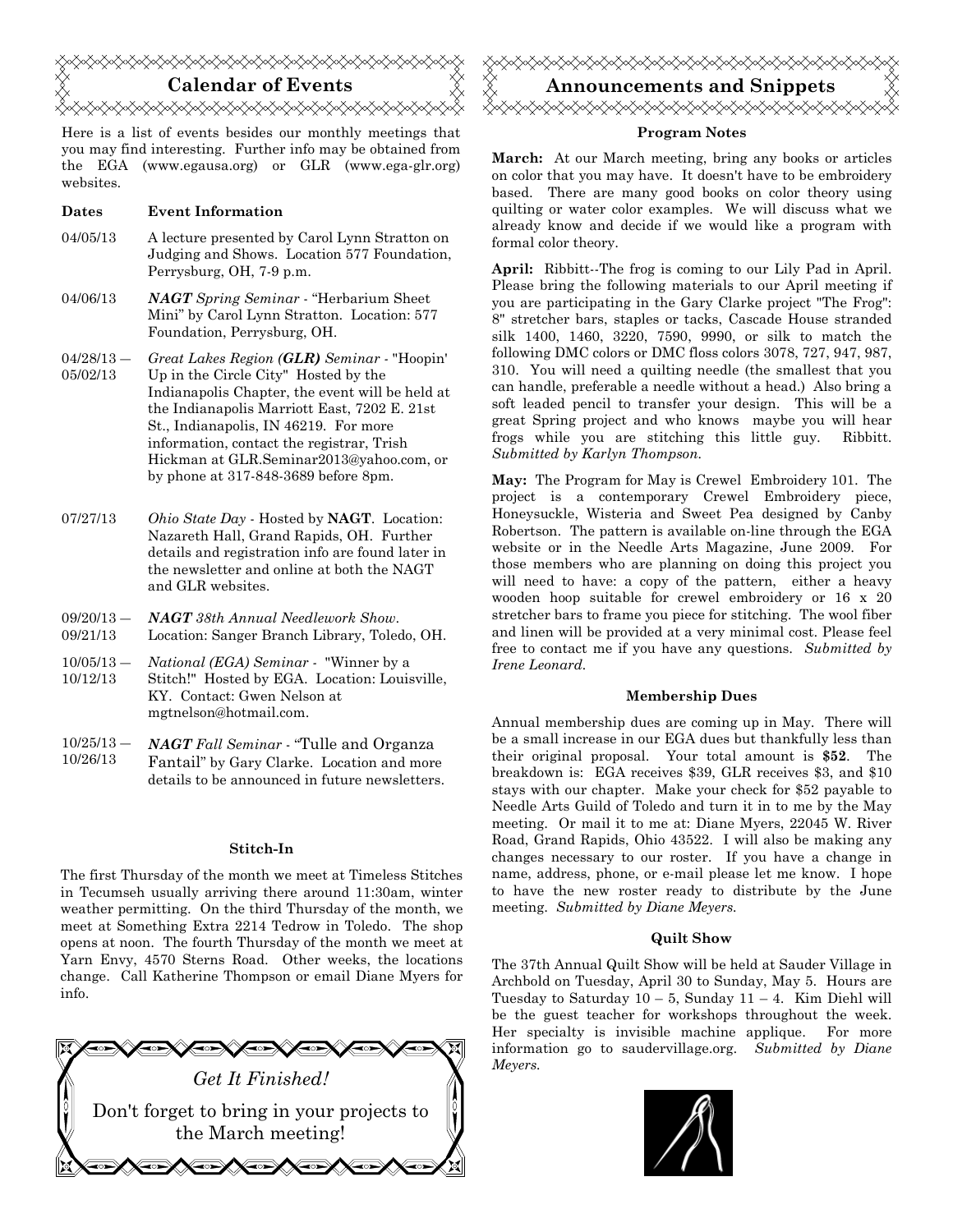

#### **Spring Seminar**

Our Spring Seminar class will be on April 6 with Carol Lynn Stratton. We will be stitching the *Herbarium*  Sheet Mini. It is a hardanger and blackwork piece and you should have received your kit if you signed up for the class. You should have the pre-work done prior to class and should contact Caren Scarbrougn for any questions on it. The class will be held at the 577 Foundation beginning at 9am and we will have a potluck for lunch.

The night before, April 5, we have invited Carol Lynn to give us presentation about judging and shows. She is an EGA certified judge. She has also led Fiber Forum and is currently the head of the Master Craftsman program in Counted Thread. This lecture will also be held at the 577 Foundation from 7-9pm. It is free to guild members. If you would like to bring a guest who is interested in this topic, please invite them to join us.

## **Fall Seminar**

We have been selected to have a class with Gary Clarke from Tasmania through the International Teacher Tour (ITT) coordinated by EGA. We selected the *Tulle and Organza Fantail*. A picture and description is available on the EGA website. The tentative dates are October 25 and 26, 2013. This is a wonderful opportunity for us to have a teacher we could not afford to bring to the USA alone. More details about the project, cost and a date confirmation will be in future newsletters or contact Caren Scarbrough, our Education Chairman.





Maria Nowicki, Registrar 419-824-9631 nohiorn@aol.com

Lodging:

Mill House B&B, 24070 Front St., Grand Rapids, Ohio 419- 832-6455, themillhouse.com

Housley House B&B, 24055 Front St., Grand Rapids, Ohio 419-615-7144, thehousleyhouse.com

Hilton Garden Inn, 6165 Levis Commons Blvd., Perrysburg, Ohio 419-873-0700, GardenInn.Hilton.com/Perrysburg Staybridge, 2300 Village Dr., Maumee, Ohio 1-800-496-7630 staybridge.com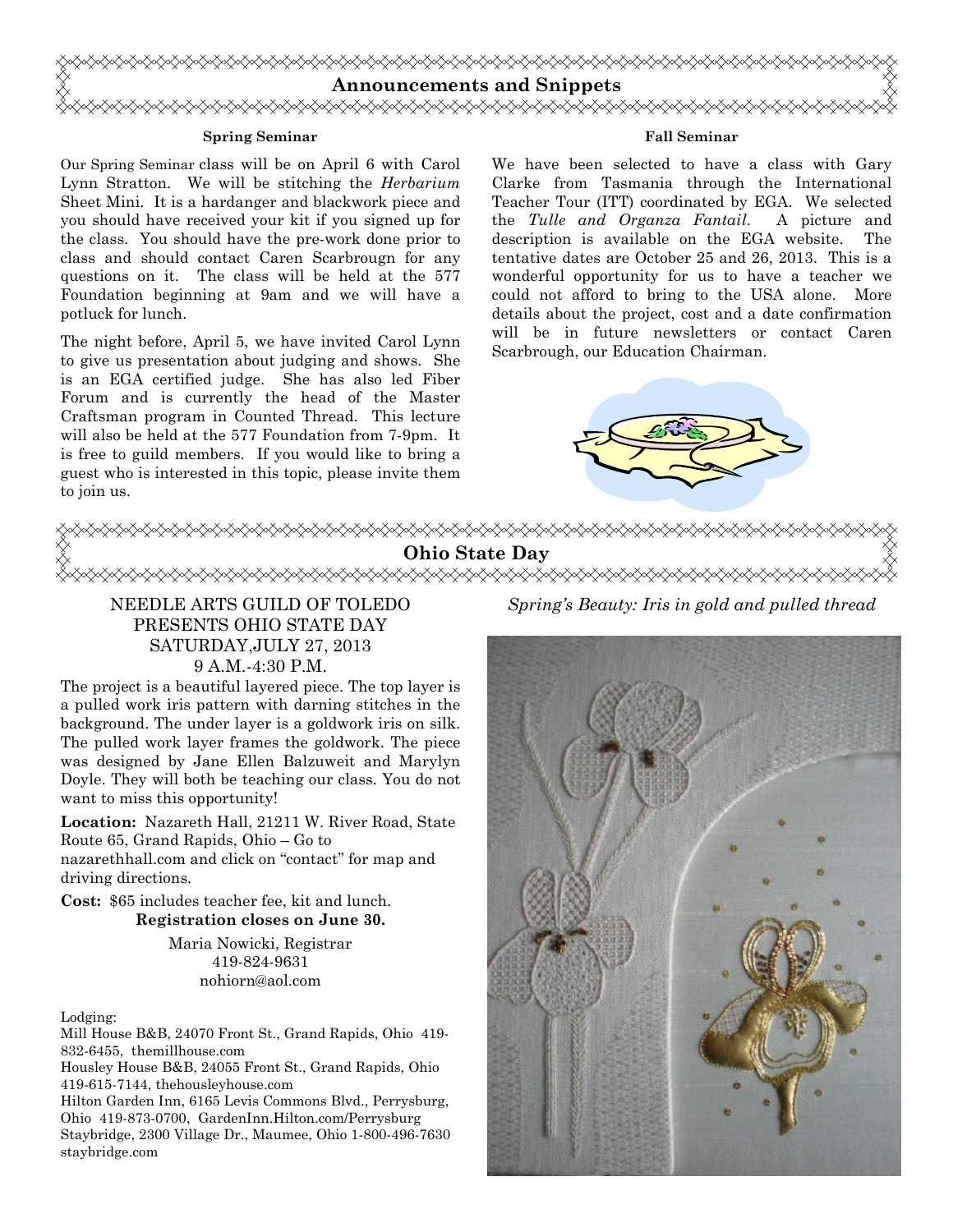## Ohio State Day Hosted by Needle Arts Guild of Toledo Saturday, July 27, 2013 Registration Form

| Name:                                                   |                                   |                                                                        |
|---------------------------------------------------------|-----------------------------------|------------------------------------------------------------------------|
|                                                         |                                   |                                                                        |
|                                                         |                                   |                                                                        |
|                                                         |                                   |                                                                        |
|                                                         |                                   |                                                                        |
|                                                         |                                   |                                                                        |
|                                                         |                                   |                                                                        |
| Check here if you require a vegetarian lunch selection: |                                   |                                                                        |
| Make check payable to Needle Arts Guild of Toledo.      |                                   | Registration Fee (covers seminar cost, kit cost and luncheon): \$65.00 |
| Mail to:<br>7315 Gwen Ct.<br>Sylvania, OH 43560         | Maria Nowicki (Seminar Registrar) |                                                                        |
| Contact Info:                                           |                                   |                                                                        |
| 419-824-9631<br>nohiorn@aol.com                         |                                   |                                                                        |

**Registration closes June 30**. Confirmation of registration and payment received will be sent by e-mail. If you would like confirmation mailed to you, please include a stamped, self-addressed envelope with your registration payment.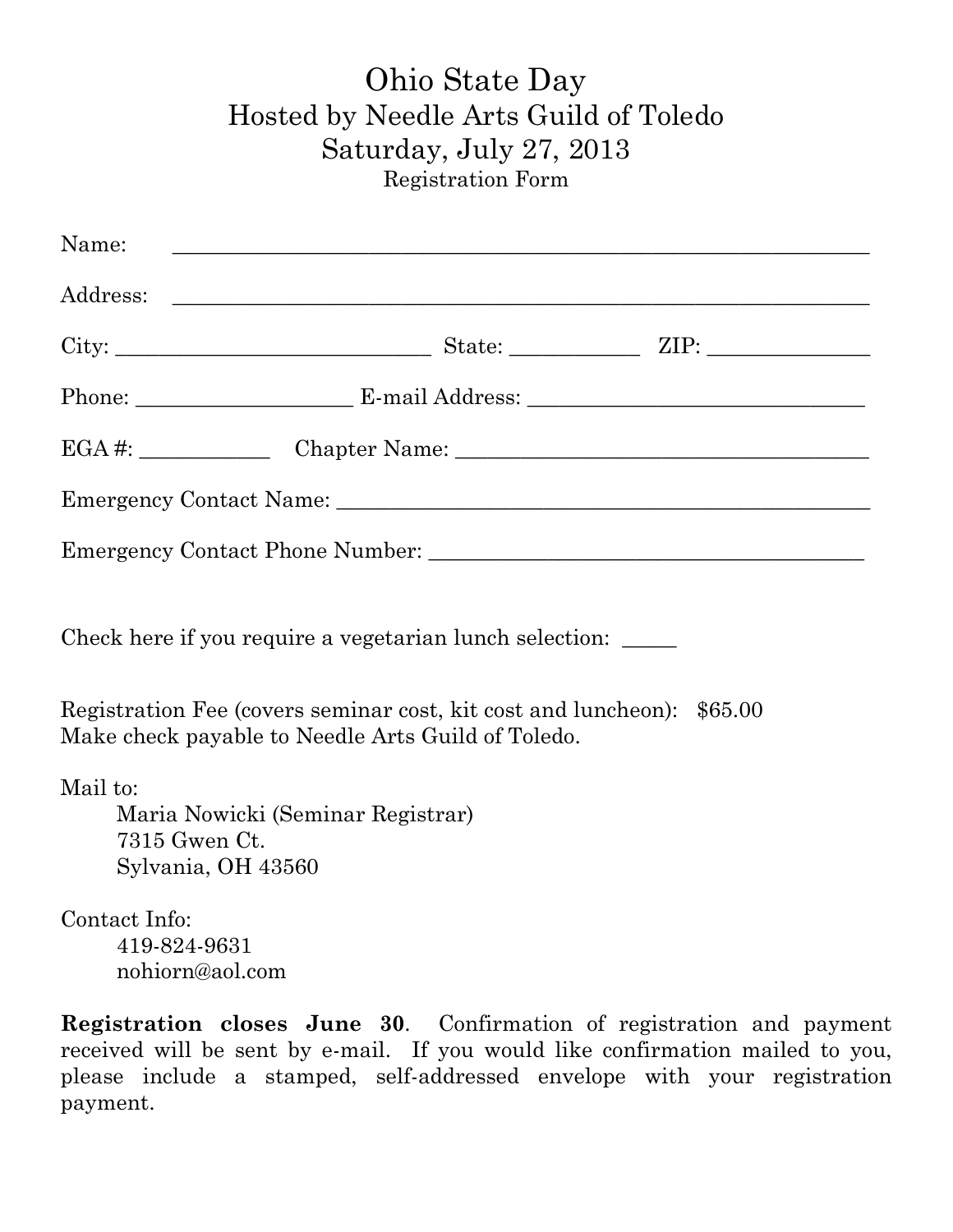*The NAGT Newsletter* is published six times per year (January, March, May, July, September, and November) by the Needle Arts Guild of Toledo (NAGT) chapter, The Embroiderers' Guild of America, Inc. The Editor welcomes comments, input, and story items. Please send them to the editor by the 25th of the month preceding publication.

Editor: Susan Pellitieri; 703 Butterfield Dr; Toledo, Ohio 43615, Phone: 419-382-1329, E-mail: NeedleArtsToledo@aol.com

EGA chapter newsletters may copy material contained in this publication except items which are noted and marked as copyrighted. Please credit this Chapter when due.

**MEMBERSHIP** in the Needle Arts Guild of Toledo is open to all embroiderers. New and renewing dues payments should be sent to: Diane Myers, 22045 W. River Road, Grand Rapids, Ohio 43522

**ANNUAL DUES** - NAGT annual dues of **\$52** include: **Dues - Local chapter** 

- Bimonthly NAGT chapter newsletter
- Chapter meetings and programs
- Local chapter lending library
- Group correspondence course (additional fee required)
- **Dues Great Lakes Region (GLR)**
- GLR seminar (additional fee required)

**Dues - The Embroiderers' Guild of America, Inc. (EGA)** 

- Subscription to quarterly magazine, Needle Arts
- Individual correspondence courses for a fee
- National seminars for a fee

Members can attend optional local Chapter workshops presented by teachers contracted by the Chapter and paid for by workshop participants.

**MEETING CANCELLATION:** Monthly meetings are cancelled due to bad weather if the Toledo Public schools are closed. Tune into AM 1370 News radio in Toledo for school closings.

**GUESTS** are welcome at all meetings and may attend two meetings before being asked to join.

**NAME TAGS** must be worn at all meetings or pay a 25¢ fine. The fines collected go to general funds to help cover expenses.

**MEETINGS** are on the 2nd Wednesday of the month at 6:30pm in the Maumee Senior Center, 2430 Detroit Ave., Maumee OH 43537. The Google Map below labels Rte. 25/24 as S. Detroit Ave. south of the Ohio Turnpike, but it really is Anthony Wayne Trail.

## <del></del> **NAGT Officers and Board Members**

**President** Maria Nowicki 419-824-9631 nohiorn@aol.com

### **President-Elect GLR Representative**

Annette Meyer 419-283-8746 nettie@buckeye-express.com

**Secretary**

Jennifer Miller 419-351-6276 jmiller@birchtreetitle.com

## **Treasurer**

Anna Kerlin 419-829-6752 akerlin@buckeye-express.com 419-385-0081

## **Outreach Chairman**

Christine Hampshire 419-698-0241 dhampshire@adelphia.net

**Welcoming Committee**  Marilyn Freeman 419-381-8782

**Membership 2013 Show Chairman Hospitality**  Diane Myers 419-832-9571 jrmyers@roadrunner.com

## **Newsletter**  Susan Pellitieri 419-382-1329 NeedleArtsToledo@aol.com spellitieri@namsa.com

**Program Co-Chair Education**  Caren Scarbrough 419-278-2162 caren505@roadrunner.com

## **Program Co-Chair**

Cathy Studer 419-217-3077 treesong44@yahoo.com

## **Historian**

Katherine Thompson kmthompson49@yahoo.com

 *indicates Voting Members Map courtesy of Google Map.*